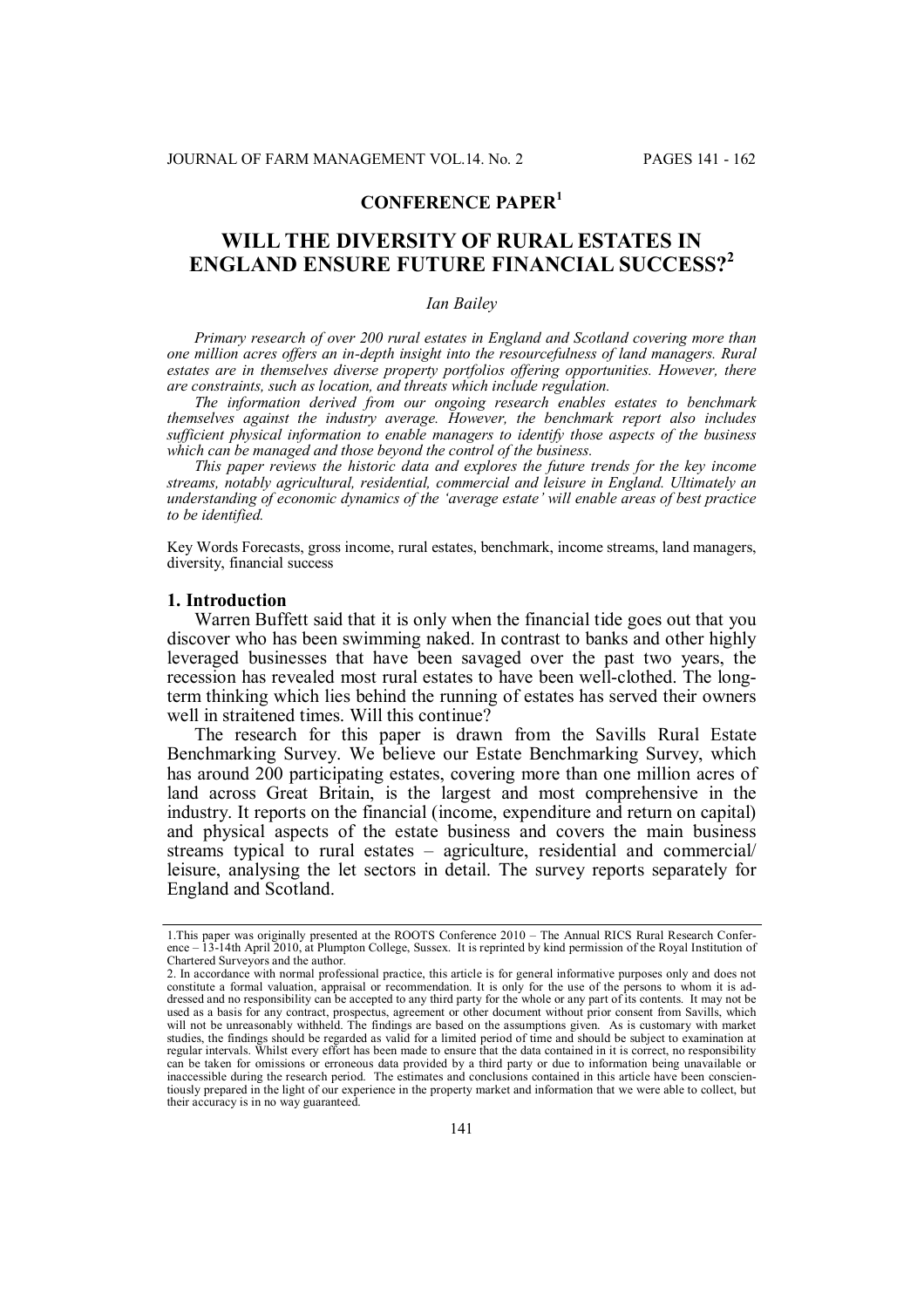## *Journal of Farm Management Volume 14, No. 2* Autumn 2010

The results of our 2009 survey show another rise in incomes despite the current economic climate. The diversity of rural estates and the resilience of agriculture to recessionary pressure has been a contributory factor, but the skills and resourcefulness of those who manage rural estates has also played a part.

The main objectives of estate owners, as recorded by the survey, are the long term retention of the core estate and income generation. These are closely followed by maximising the return on capital and then environmental stewardship. To this end this paper specifically looks at the sources of income generated on rural estates in England with the analysis concentrated on the three key sectors – agriculture, residential and commercial/leisure and for the years 2002 to 2009. Reference will be made to estate expenditure, net incomes and investment performance as these are essential elements of benchmarking.

# **Methodolgy**

The survey is well established having commenced in 1996 and collects data each year analysing performance of the property assets of participating rural estates. Each year the survey analyses the results of participating estates with financial year ends in the 12 months to  $5<sup>th</sup>$  April. The survey is essentially a management tool and participants are encouraged to use management accounts.

We believe that timely results are paramount to ensure businesses have the information required to respond to changing market conditions. To this end the main data submission period is March to May with reports distributed in the second half of July, meaning they are available for use at board or trustee meetings to review the year's performance.

All information is ring fenced within our research department, which has an established track record of preserving the confidentiality of participant data.

Since 2000 the average annual area participating in the survey across England has been over 650,000 acres and has a robust mix of private (70%) versus institutionally (30%) owned estates. Data is collected from over 7,000 residential properties and just under a million square feet of commercial workspace per year.

#### **2. Estate structure**

The average estate structure is illustrated Graph 1. The overall area of the average estate was relatively static at around 5,000 acres until 2005 since when there was some consolidation to around 4,200 acres. The total number of houses has also seen some contraction since 2000 although this has slowed since 2002 and in 2009 averaged around 50 houses per estate. In contrast, the average area of commercial workspace has significantly increased since 2000; reaching about 9,000 sq ft in 2009 although the rate of this increase has declined during the past few years.

The survey has recorded a shift in movement from the more regulated tenancy types to those which are more market orientated. In the agricultural sector the area let as Farm Business Tenancies (FBTs) has increased from around 20% of the let agricultural area to over 35% and similarly the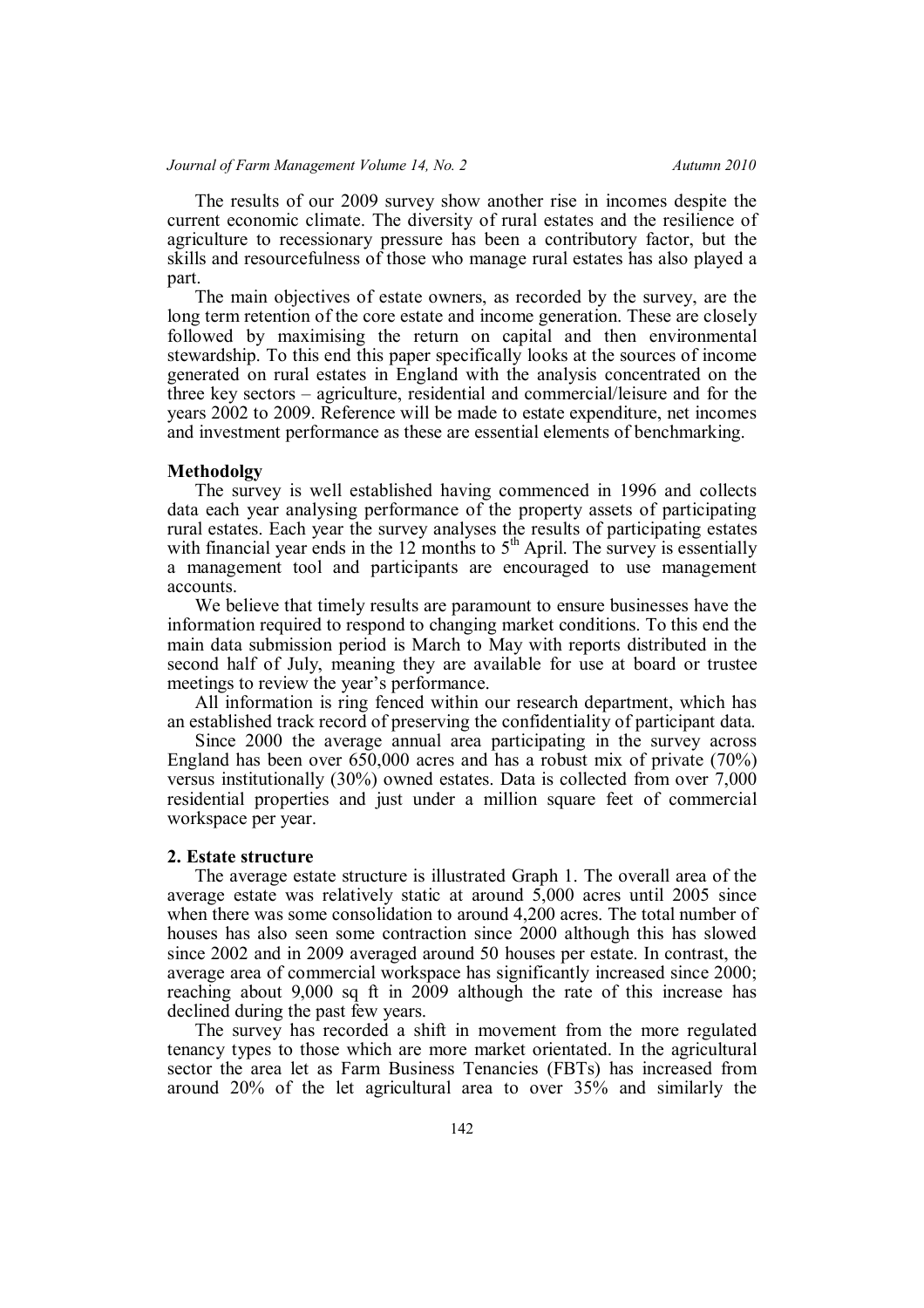

## *Graph 1. Average estate structure*

proportion of AST tenancies in the residential sector has increased from under 40% of all houses to around 48%.

#### **3. Investment performance**

Understanding the performance of an estate's property assets and how they compare with other assets (property or otherwise) is most important particularly in the current economic climate. Although agriculture and the rural economy generally tend to be more resilient to recessionary pressure than other sectors, knowing the return from capital invested is useful for strategic analysis of funds; especially for estates where there are also alternative investments.

The survey shows that the performance of all assets on rural estates came under pressure during 2009 recording a total return for 'All Let Property' of just 2.4% compared with 19% in 2008. However, when compared to other

*Table 1. Total returns of comparable asset*

| 12 months to:       | Dec 2008 | Dec 2009     |  |  |
|---------------------|----------|--------------|--|--|
| All Let Residential | $-13%$   | $-7.3\%$     |  |  |
| Urban Commercial    | $-22\%$  | $2.2\%$      |  |  |
| Equities            | $-30\%$  | $30.0\%$     |  |  |
| Gilts               | 15%      | $-0.3\%$     |  |  |
| Forestry            | $7\%$    | $7\%$ (est.) |  |  |
|                     |          |              |  |  |

Source: IPD & Savills Research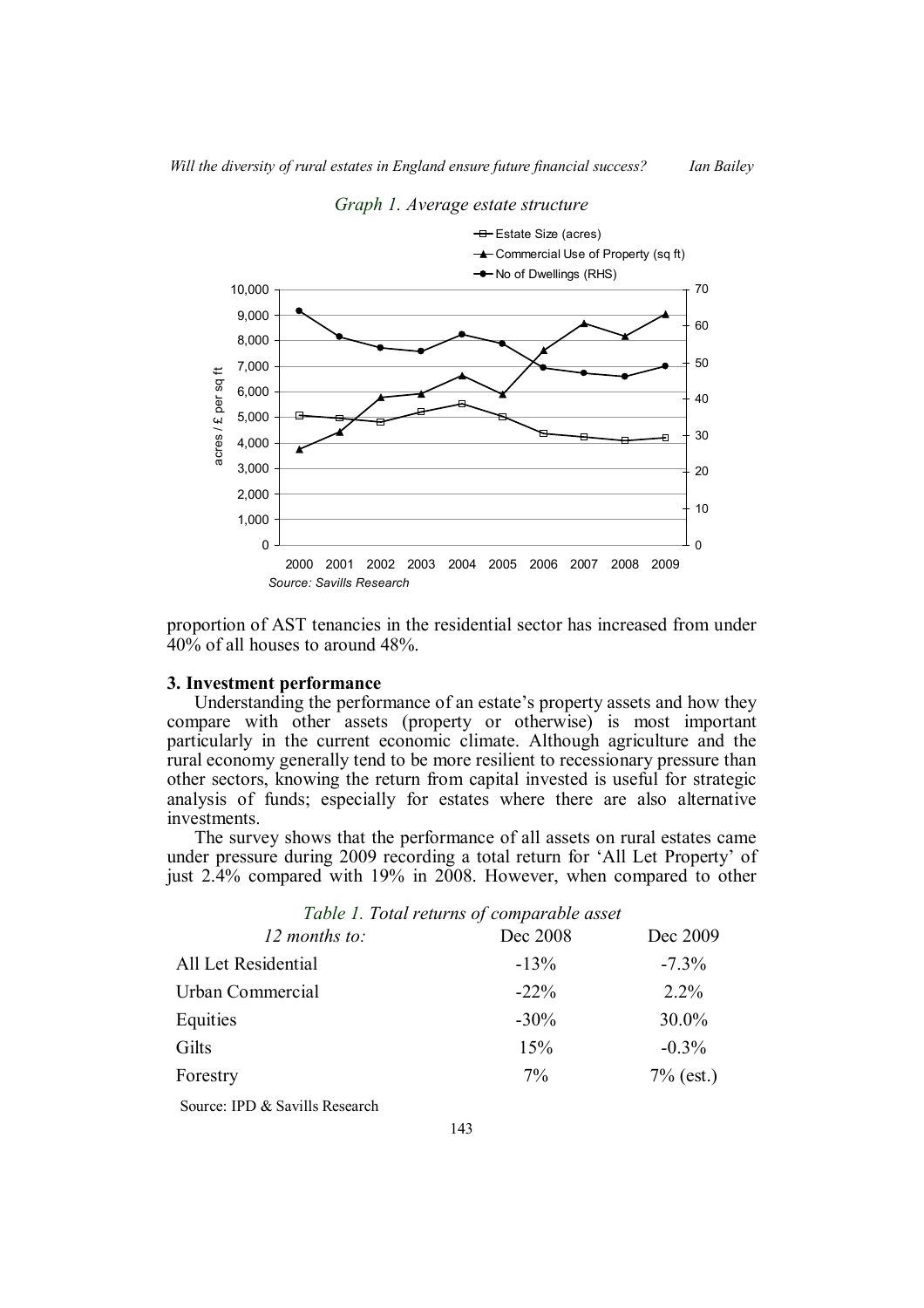asset classes, especially mainstream residential and commercial investments, and also equities the performance of rural estates was reasonable and at least remained in positive territory.

Graph 2 illustrates the performance of the let sectors analysed in our benchmarking survey. Let agricultural property recorded a healthy 9% return in 2009 although the softening of land values reduced this from the 30% recorded in 2008.

Commercial assets on rural estates also performed well with a total return of 8.6% in 2009 although, in contrast to agriculture, the performance was supported by income rather than capital growth.



*Graph 2. Mixed assets on rural estates support performance*

Rural residential property however gave a total return of -8.2% as a result of capital growth falling by -9.4%, however, these results are better than for mainstream residential property.

Diverse property types on rural estates and the resilience of farmland values to recessionary pressure have maintained investment performance above levels recorded in mainstream sectors. We expect the investment performance to be similar in the next 12 months as lower annual growth in farmland values is balanced by some improvement in residential values. Therefore the performance of rural estates will again be comparable to alternative assets as shown in Table 1.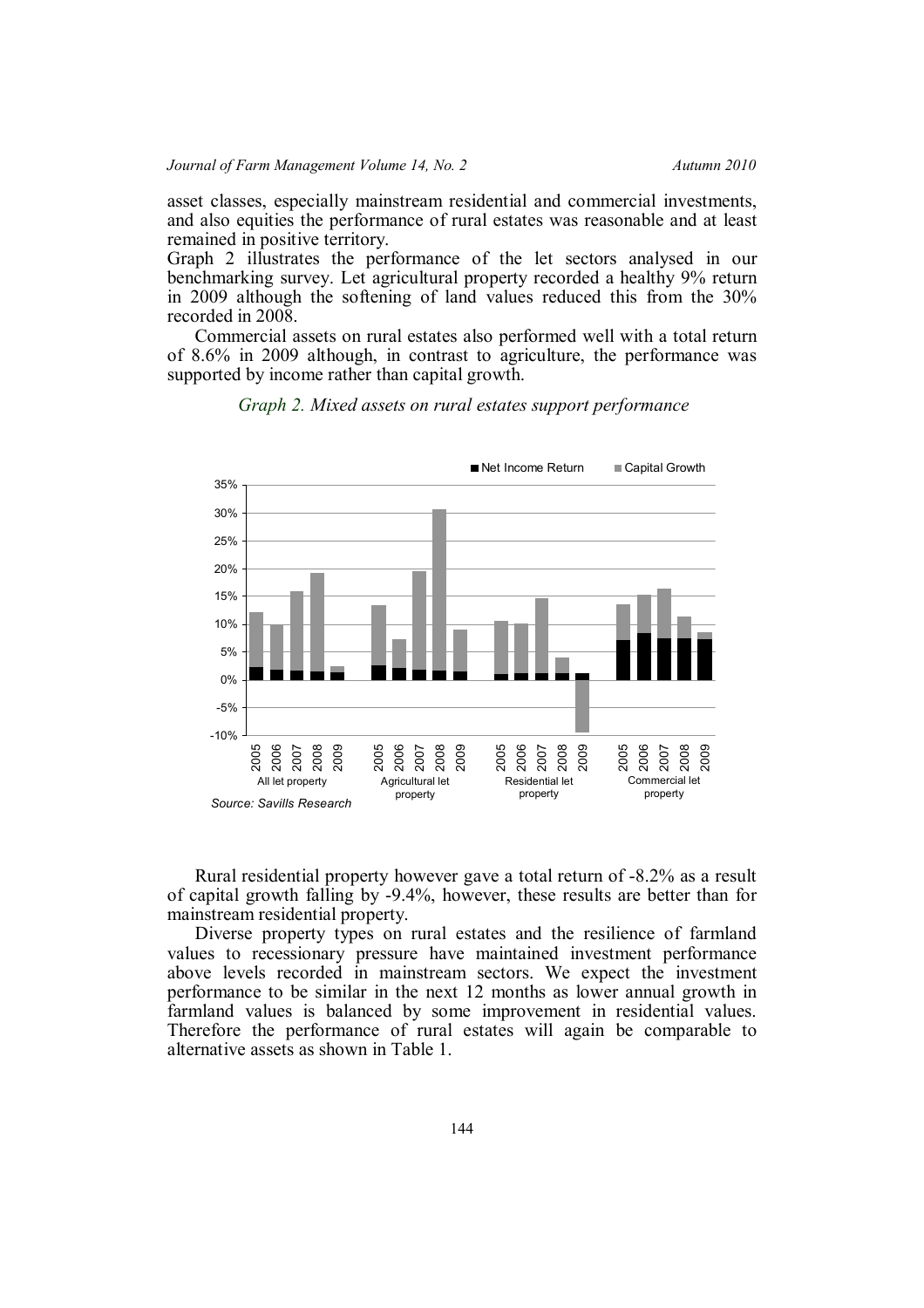## **4. Net Income**

Our survey results show that the average net income (before depreciation, finance, drawings and tax) increased by 6% during 2009 to £102 per acre continuing the robust upward trend of the past decade. Net incomes across the regions show a similar pattern to gross incomes.

The rise in net income was due to an 8.3% increase in gross income but was tempered by a significant increase in property repair costs (see Graph 3).





This resulted in an 11.6% increase in total expenditure on all estates during 2009 to over £76 per acre. This increase was significantly above the annualised increase of 4.5% recorded over the past three years.

Effective cost management and attention to detail to maintain income streams, as discussed later, will help ensure net income continues the upwards trend.

## **5. Expenditure**

Property repairs increased significantly (22.5%) in 2009 to over £38 per acre. This was anticipated as the buoyant agricultural sector increased the willingness of estates to again invest in their farms. This is also confirmed by a substantial rise (30%) in the money spent on capital improvements amounting to £24 per acre in 2009.

Repairs to agricultural property increased by 65% in 2009 to £7.65 per acre compared with repairs to residential property, which increased 24% to £23.06 per acre. The agricultural property repairs were spread across all farm types but the predominantly dairy estates recorded the highest sums spent. These amounted to almost £24 per acre and were more than double those spent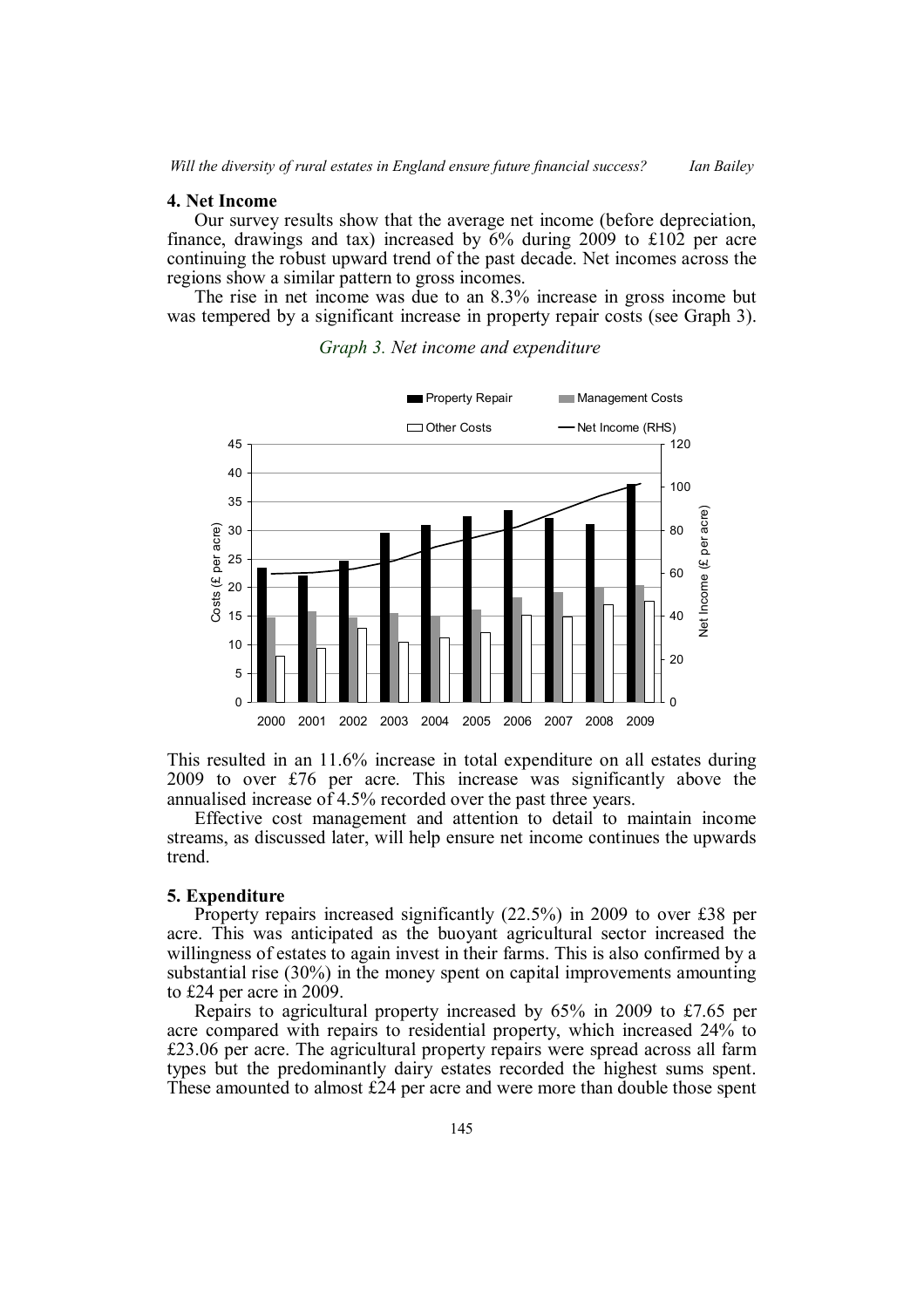in 2008. In addition, estates with dairy farms spent another £20 per acre on capital improvements in 2009, up 26% on that spent in 2008. Pressure to upgrade slurry storage to comply with Nitrate Vulnerable Zones (NVZs) will no doubt have been a factor. The proportion of estates in the survey which are predominantly dairy has remained relatively static.

It is likely that the 2010 results will show repair costs falling back to around £32 per acre as recorded in the previous few years, which will slow the rate of increase of the rolling five year average. The five year rolling average takes out the annual volatility and records an annualised increase since 2000 of 4.9%.

Total management costs (cost of estate office plus management fees) continued to increase but were capped below inflation, rising 1.8% in 2009 on the average estate to £20.44 per acre. Our research suggests that savings are being made on management fees, which fell by 4% during 2009 compared with a substantial  $10\%$  increase in the cost of running estate offices. Outsourcing this facility may be worth consideration.

Other estate costs increased 3.4% to £17.58 per acre in 2009.

Graph 4 shows the key areas of estate expenditure and their proportion of gross income. Although expenditure, other than repairs and management, may be relatively small individually, collectively they add up to another 10% of



*Graph 4. Expenditure as a proportion of gross income in 2009*

*Source: Savills Research*

gross income.

#### **6. Source of income**

Our research shows that the financial performance of rural estates has remained buoyant and relatively unscathed by the recession (see Graph 5).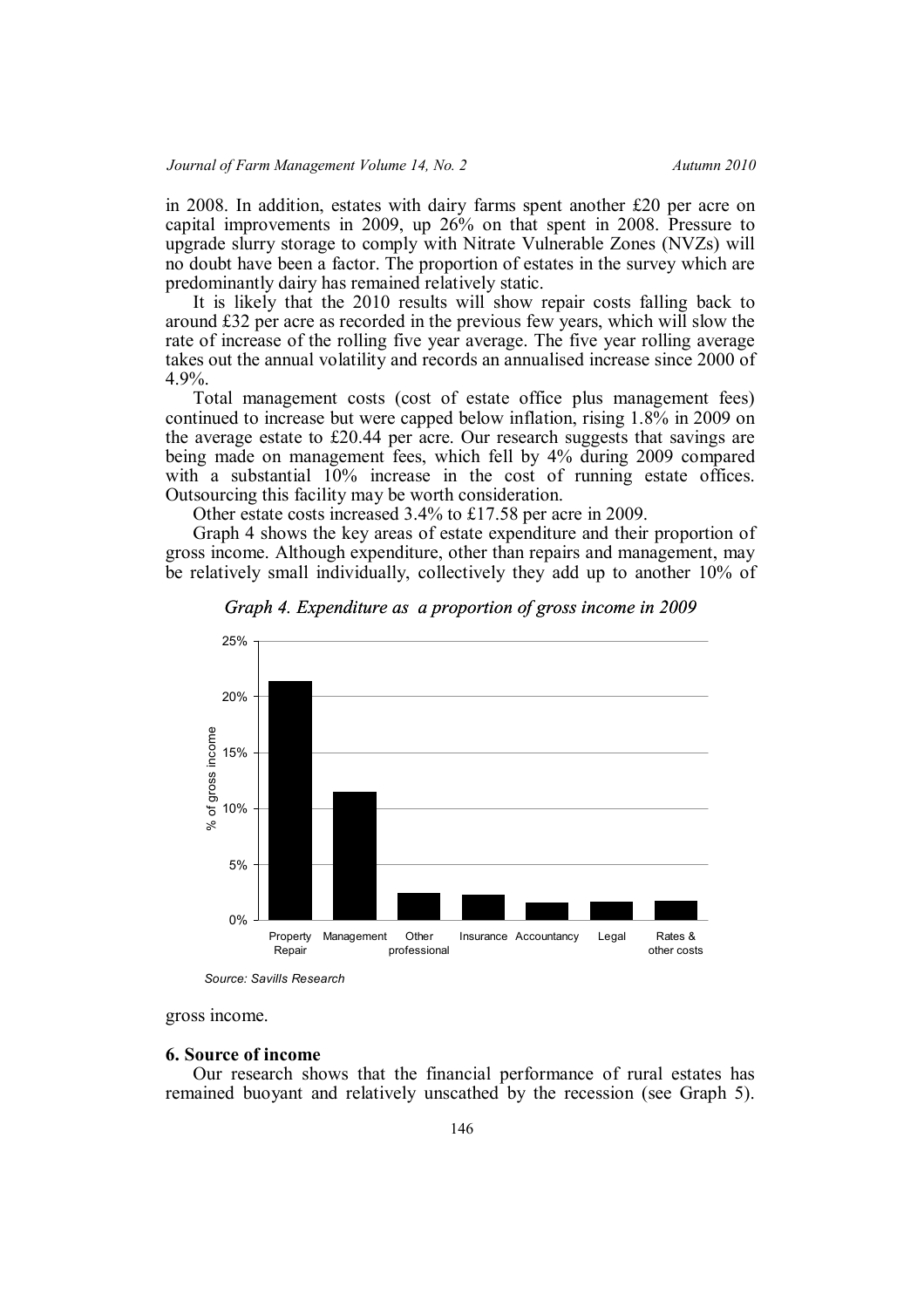Average gross income on 'All Estates' increased by 8.3% in 2009 to £178 per acre. Increases were recorded across all income streams during 2009 but agriculture was the star performer.

Agriculture contributed 36% of gross income putting it back up to the proportion recorded in 2005, having slipped to under 32% in 2007. The contribution from residential assets slipped slightly to 36% with the proportion of income generated from commercial assets slipping below 15% for the first time in the past two years (since 2007).

Our analysis clearly illustrates the diversity of rural estates. This diversity largely stems from the various property assets which constitute a 'rural estate' and which offer the opportunity to extend income streams beyond those in agriculture. However, it should be noted that each individual estate is unique and the key is to identify all the resources available to the estate and then to exploit each one to generate income within the constraints of location, capital and management skills.

# ■ Agricultural ■ Residential ■ Commercial **III** Leisure □ Woodland ■ Sporting **Minerals De Other**

*Graph 5. Source of income*



Location is often a factor which boosts the potential of some income streams but limits others. Our research shows, as illustrated in Graph 6, that the opportunities outside of agriculture in the southern counties of England enable rural estates to outperform the average.

In the South East of England average gross income in 2009 was almost £238 per acre, a third higher than that recorded for 'All estates'. Greater levels of rental income derived from residential and commercial lettings were the key differences. In the South West of England tourism helped boost income in the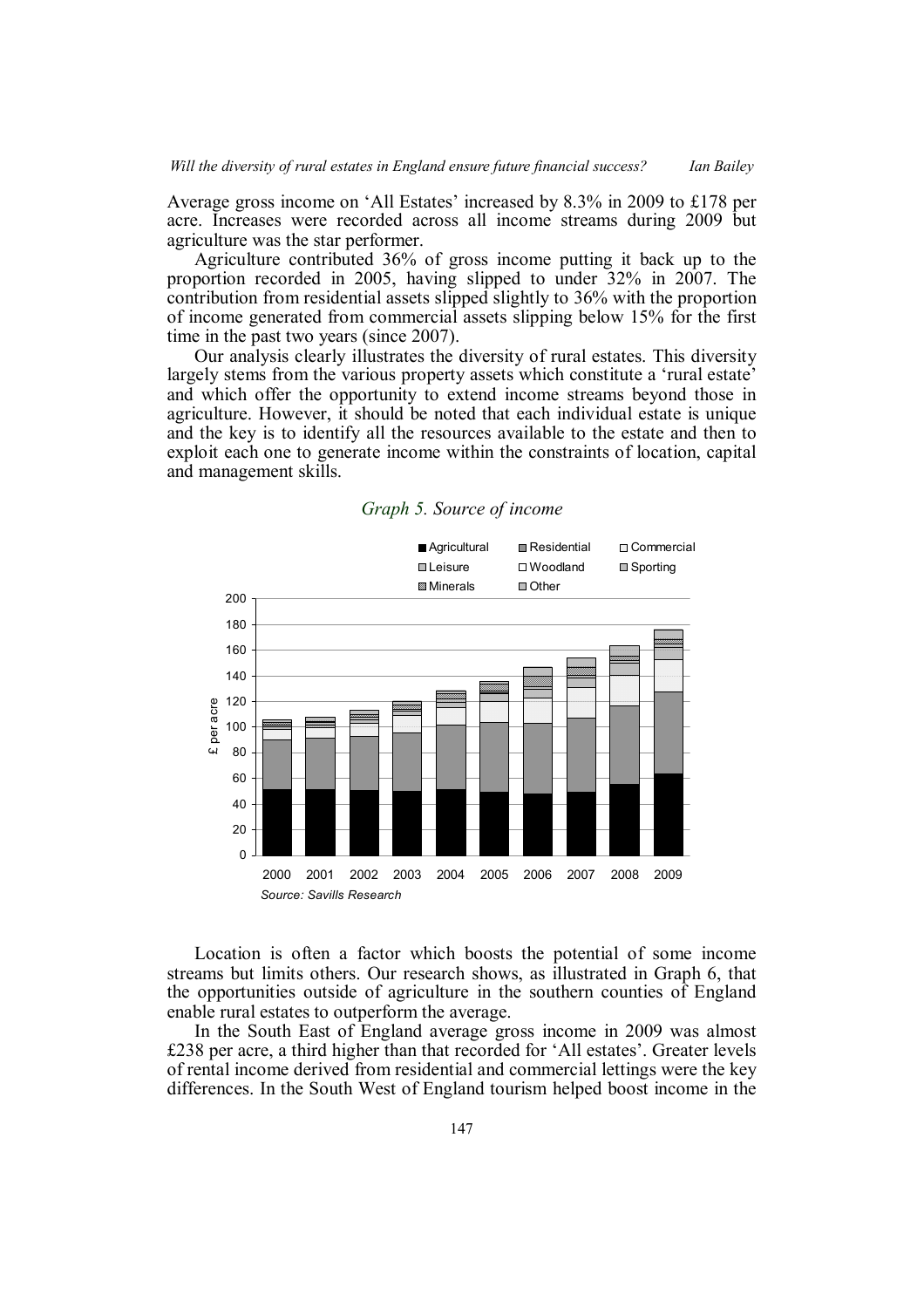leisure sector. This sector contributed significantly to the South West estates' gross income, pushing it up by 9% above the 'All estates' average.



*Graph 5. Source of income by region*

In contrast, the greater reliance on agriculture and the fewer and more disparate areas of high population density in the eastern and northern counties limited gross income.

Although our survey has data going back to 1996 this paper will concentrate on the data collected since 2000 when commercial and leisure income data was reported separately as illustrated in Graph 5. A correlation analysis of this data (see Table 2) shows that there are three key areas of positive correlation.

- 1. Those very positively correlated i.e. 0.98 and above. Here the analysis shows an excellent correlation between residential and commercial income streams suggesting that the same skills and best practice can be rolled between these two assets – both require attention to detail with respect to repairs and capital expenditure, planning, marketing and interpersonal skills to maximise occupancy and rental levels. This suggests that as we move forward these two income streams will remain closely linked especially from a management perspective. Although tenant demand may differ between them.
- 2. Those with a strong correlation i.e. between 0.85 and 0.92. Here we see a strong relationship between residential, commercial and leisure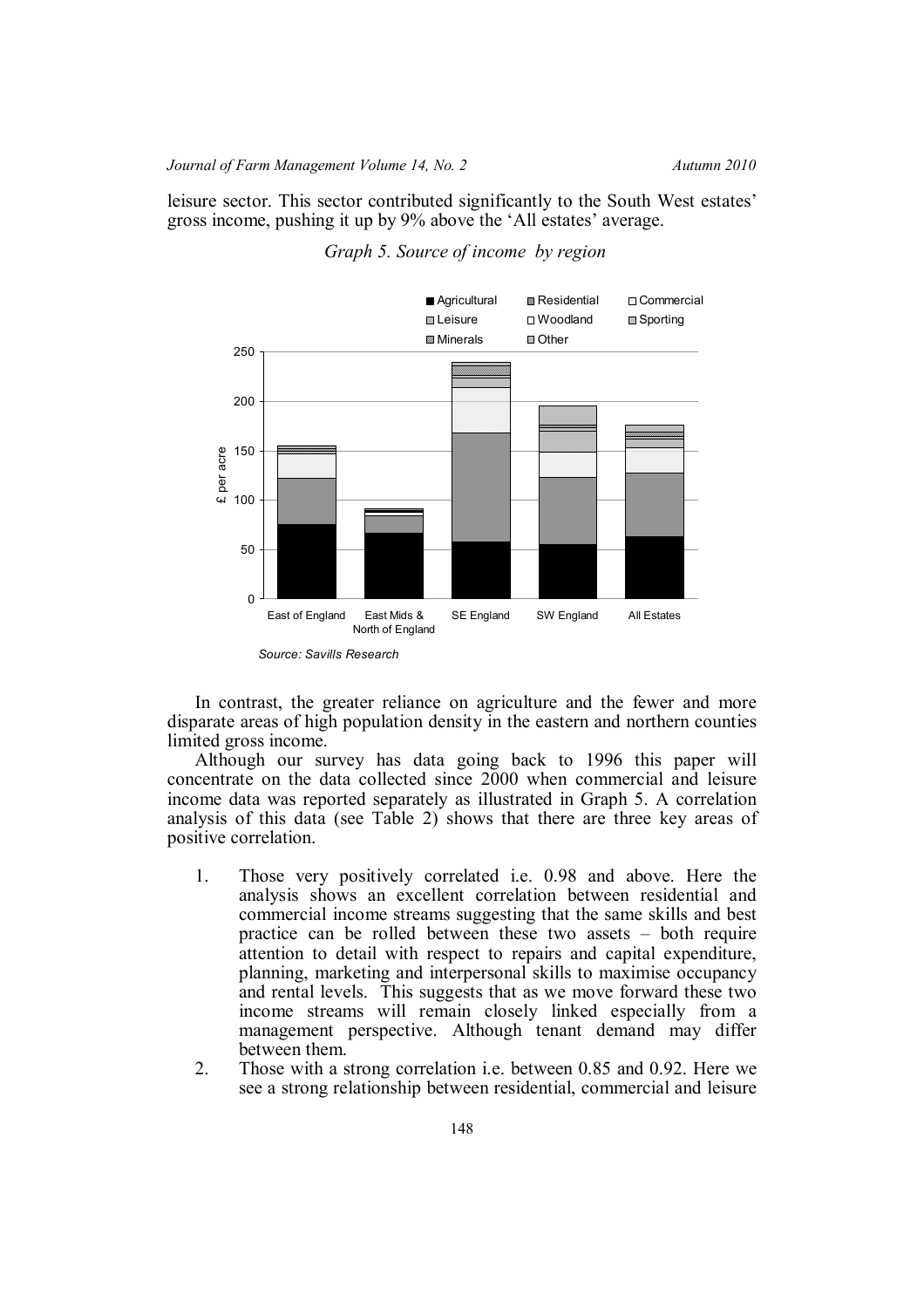income streams with 'other' income suggesting, as in 1 above, that the entrepreneurial flair that drives more income from built property assets will also be looking for opportunities from all resources.

3. Those with a reasonable correlation i.e. between 0.60 and 0.66. Sporting enterprises often tend to be linked with the agricultural activities on the estates and a reasonable correlation would be expected. However, the tendency for activity in the mineral sector to be somewhat correlated to residential, commercial and leisure activities suggests that this may be linked to the core skills of the estate manager. Redundant quarries often open up new leisure opportunities, especially those that are water based.

|                 | Agricultural | Residential | Commercial | Leisure | <b>Woodand</b> | Sporting | <b>Mnerals</b> | Other |
|-----------------|--------------|-------------|------------|---------|----------------|----------|----------------|-------|
| Agricultural    |              |             |            |         |                |          |                |       |
| Residential     | 0.52         |             |            |         |                |          |                |       |
| Commercial      | 0.45         | 0.98        |            |         |                |          |                |       |
| Leisure         | 0.53         | 0.98        | 0.99       |         |                |          |                |       |
| Woodland        | $-0.42$      | $-0.15$     | $-0.16$    | $-0.17$ |                |          |                |       |
| Sporting        | 0.65         | 0.44        | 0.32       | 0.38    | $-0.28$        |          |                |       |
| <b>Minerals</b> | $-0.24$      | 0.64        | 0.66       | 0.60    | 0.21           | 0.20     |                |       |
| Other           | 0.46         | 0.85        | 0.90       | 0.92    | $-0.29$        | 0.33     | 0.56           |       |

*Table 2. Income stream correlation (2000 to 2009)*

# **6.1 Agricultural Income**

The survey shows that Agricultural Holding Act Tenancies (AHA) increased by 16% on all estates during 2009 to £75 per acre (£185 per ha) following an increase of 11% the previous year. The majority of this uplift was in the arable sector where average AHA rents increased 20% to £83 per acre (£205 per ha). We expect a further but smaller increase in average AHA rents in the next survey year.

Farm Business Tenancy (FBT) rents increased 4.7% in 2009 to £95 per acre ( $\pounds$ 234 per ha). The FBT area, as a proportion of the let agricultural area, increased again in 2009 to over 35%.

Average in-hand farm incomes (net income after deduction of property repairs, insurance, third party rents and interest on borrowed working capital) increased for the third year in a row to £110 per acre (£272 per ha). They now exceed both AHA and FBT rents for the first time in ten years. It is unlikely that this position will be maintained as profitability comes under pressure from falling commodity prices and rising input costs, but there are benefits from farming in-hand rather than letting out the land. These must however be balanced with the risk and the additional capital requirement. In-hand farming does give the estate more control and this might make new opportunities easier to implement.

Farmland is the core asset of the rural estate and provides a fundamental base to gross income. Our research shows that this sector has contributed around £50 per acre to gross income since 2000 although the upturn in agriculture pushed this up to £55 and £63 per acre in 2008 and 2009 respectively (see Graph 7). However, as also illustrated in Graph 7, agriculture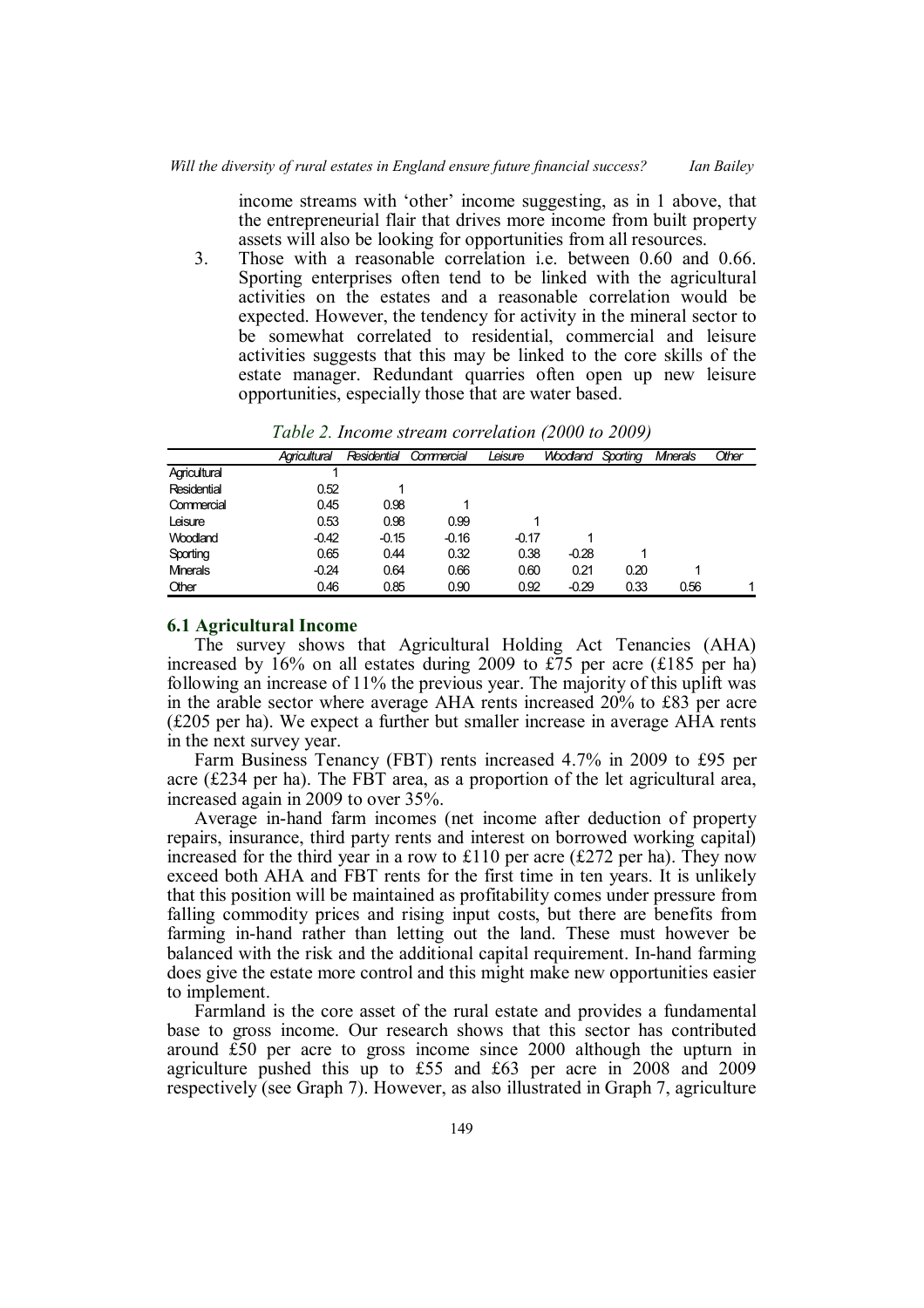*Journal of Farm Management Volume 14, No. 2* Autumn 2010

now only contributes around 36% of gross income compared with almost 50% at the beginning of the decade.



A very significant part of the agricultural income is derived from let farmland which principally includes AHA and FBT tenancies, and in-hand farming enterprises. Graph 8 shows that AHA tenancies are the main stay of the agricultural portfolio although this is changing with a shift to FBT tenancies and a more flexible approach to managing this part of the estate.

Income from AHA tenancies has fallen from over 60% of all agricultural income in 2002 to 43% in 2009. The slight increase in 2009 was due to a significant (16%) increase in AHA rents. In contrast, FBT income, which represented only a quarter of the agricultural income now represents over a third. The pattern has been similar for the FBT area as a proportion of the let agricultural area – moving from 21% in 2002 to 35% in 2009. Defra's June Census data for England confirms this trend with the total FBT area of England representing 33% of the total area rented in 2009 - up from 24% in 2002. The reversion of AHA tenancies is key to further enhancing the income potential of the agricultural sector of an estate.

#### **6.2 Residential Income**

Residential income continued to increase at a steady annualised rate of 4.1% per year during the three years to 2009. The average rental income, including 5.2% voids, from Assured Shorthold Tenancies (ASTs) was £7,428 per dwelling in 2009. Regulated rental incomes increased by 7% in 2009 to £4,278 per dwelling.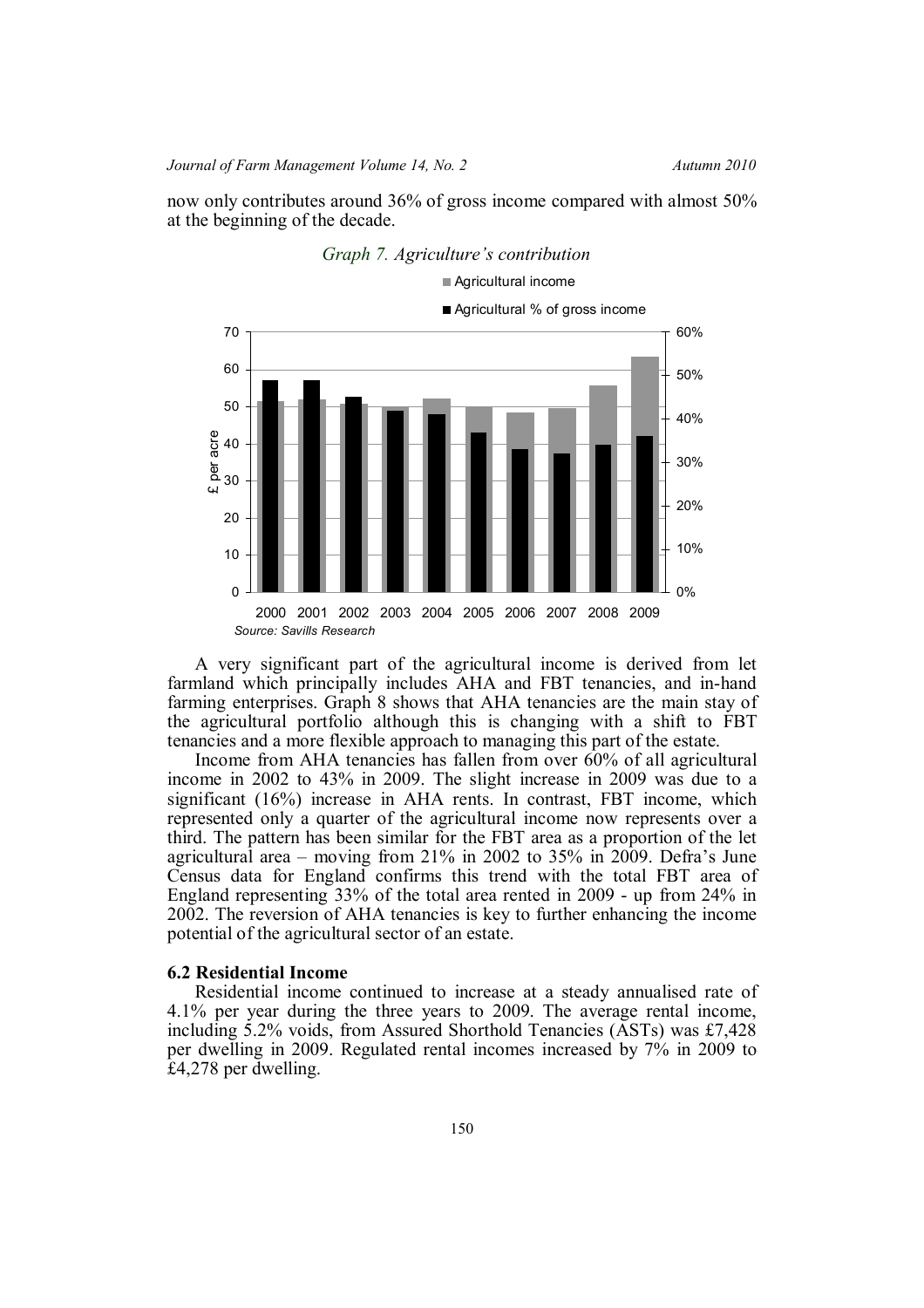

*Graph 8. Contribution by tenancy type*

ASTs represented 73.6% of all housing stock in 2009, up from 72.5% in 2008, maintaining the steady upward trend. There was evidence to suggest some pressure on AST rents, with voids increasing from 4.7% in 2008 to 5.2% in 2009. We expect this pressure to continue into 2010 as the current economic climate impacts on voids and rent arrears.

Our survey recorded average AST rents of over £9,500 per dwelling in the South East of England in 2009 although these had come back slightly (1%) from the preceding survey year. AST rents fell a significant 10% in the East Midlands and North of England to around £4,800 per dwelling. In contrast, AST rents increased in the East (10%) and the South West (8%) of England to £6,660 and £7,790 respectively.

Income from the estate's residential assets has steadily increased to just under £65 per acre but, as total gross income has increased, the proportion this represents has remained steady at around 38% - see Graph 9. Residential assets are an important part of the estate portfolio with the average estate having around 50 houses. However, it is an area which must not be ignored. In 2009 only two-thirds of houses produced any direct rental income and a quarter of these were let at sub market rents. Almost 30% of all houses are tied up in farm tenancies or are used for estate employees and the remaining 8% produce no income at all.

Estates have been proactive in increasing AST rental income as illustrated in Graph 10. Income sourced from AST rents now represents over 80% of all residentially sourced income; an improvement from the 74% recorded in 2002. Regulated and other residential rental income has been relatively steady for the past decade.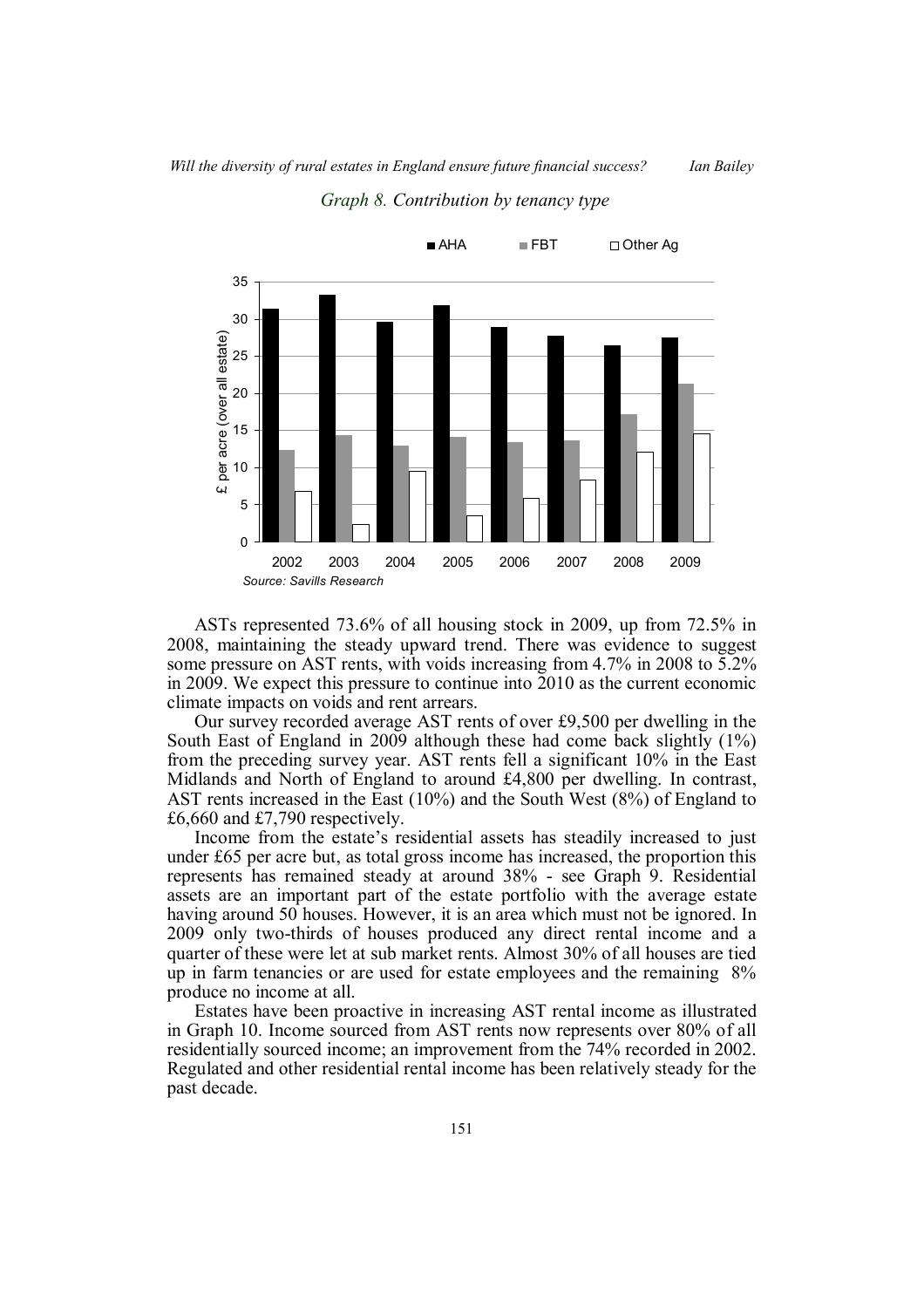

*Graph 9. Residential contribution*







<sup>152</sup>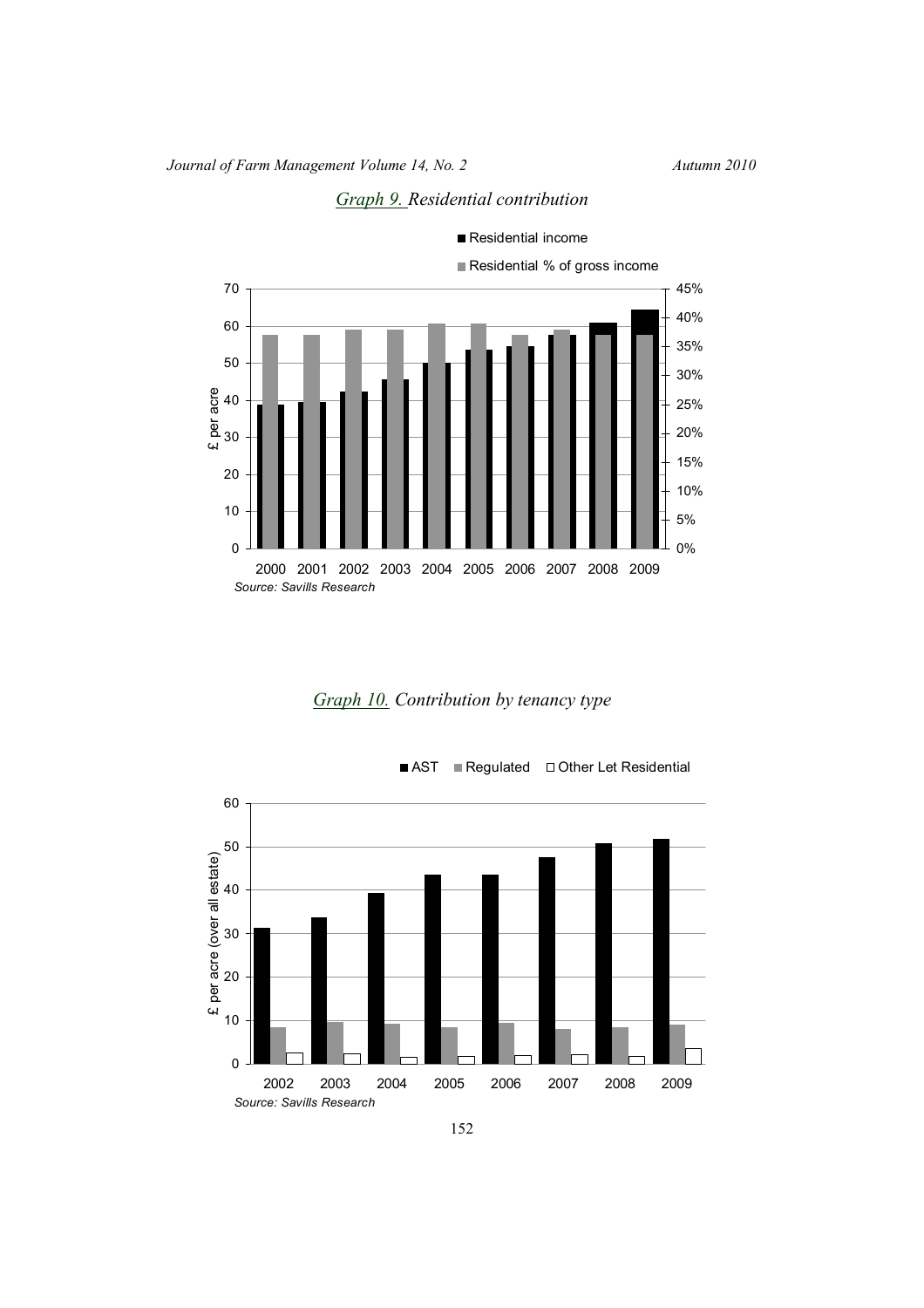## **6.2.1 Repairs**

Our research (see Graph 11) shows that there is only a weak positive correlation between the amount spent on AST property repairs and AST rental income. This suggests that careful planning and targeting of repairs is necessary to maximise returns and that indiscriminate expenditure on repairs does not necessarily guarantee increased income. However, there is a cost to maintaining good order to ensure current rentals levels are sustained and to reduce voids. In addition, a well maintained property will hold its capital value and will be more saleable if a future need should arise.

## *Graph 11. AST repairs v AST income*



### **6.3 Commercial Income**

The income from commercial assets on rural estates has given their income earning capacity a real boost. In the early 2000s the income from commercial property represented less than 10% of gross income and contributed just £10 per acre to the estate as shown in Graph 12. Now, less than 10 years on, these assets represent around 15% of gross income (although the 2009 results showed that the recession had put some pressure on this sector) and contributed over £25 per acre – an increase of 150%.

Although income from commercial assets increased in 2009, the rate of growth significantly slowed, recording 4% growth in 2009 compared with an annualised growth of 12% in the three preceding years. Our research shows that this pattern is similar in the leisure sector. This suggests the recession has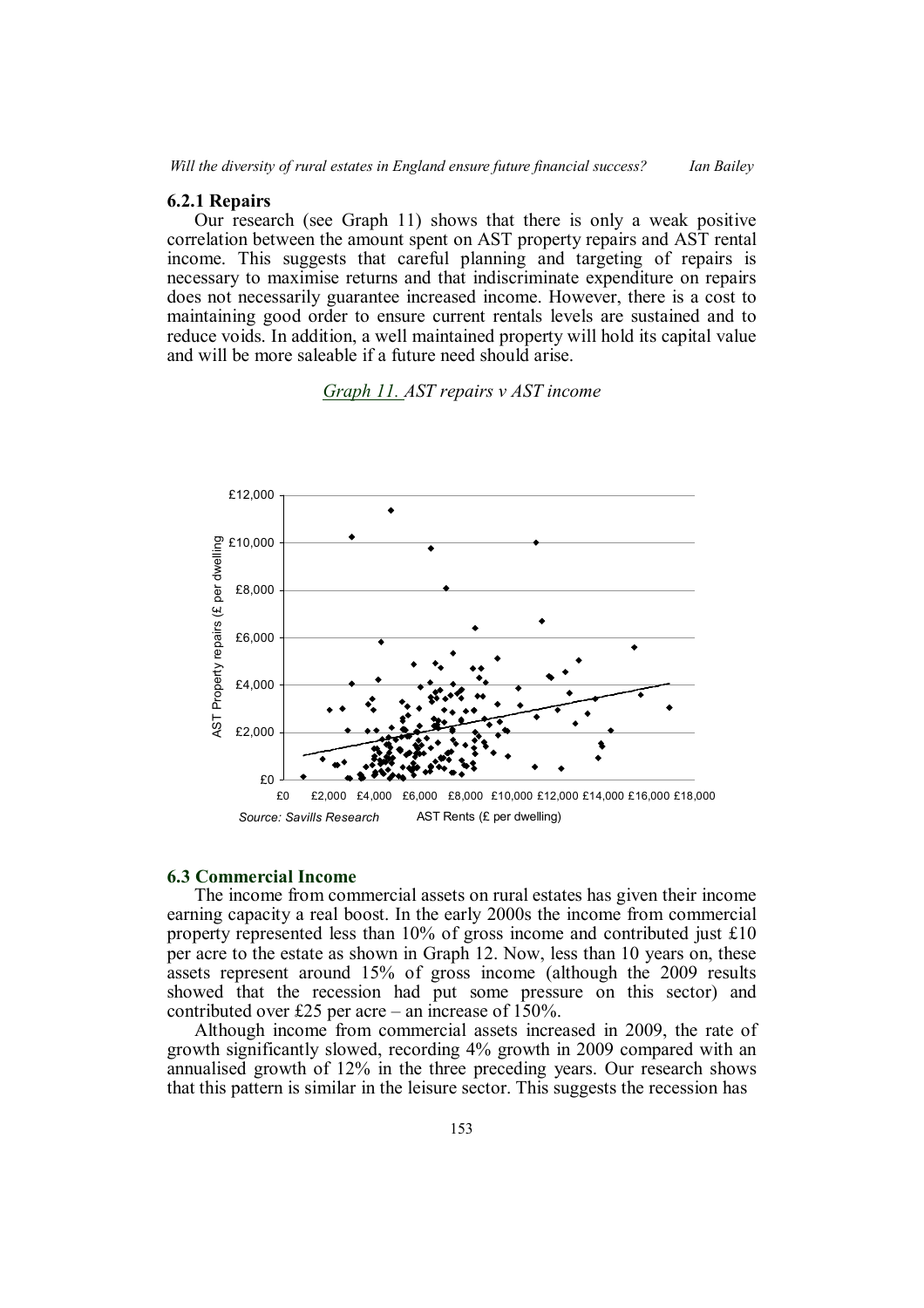



*Graph 13. Commercial workspace income*



154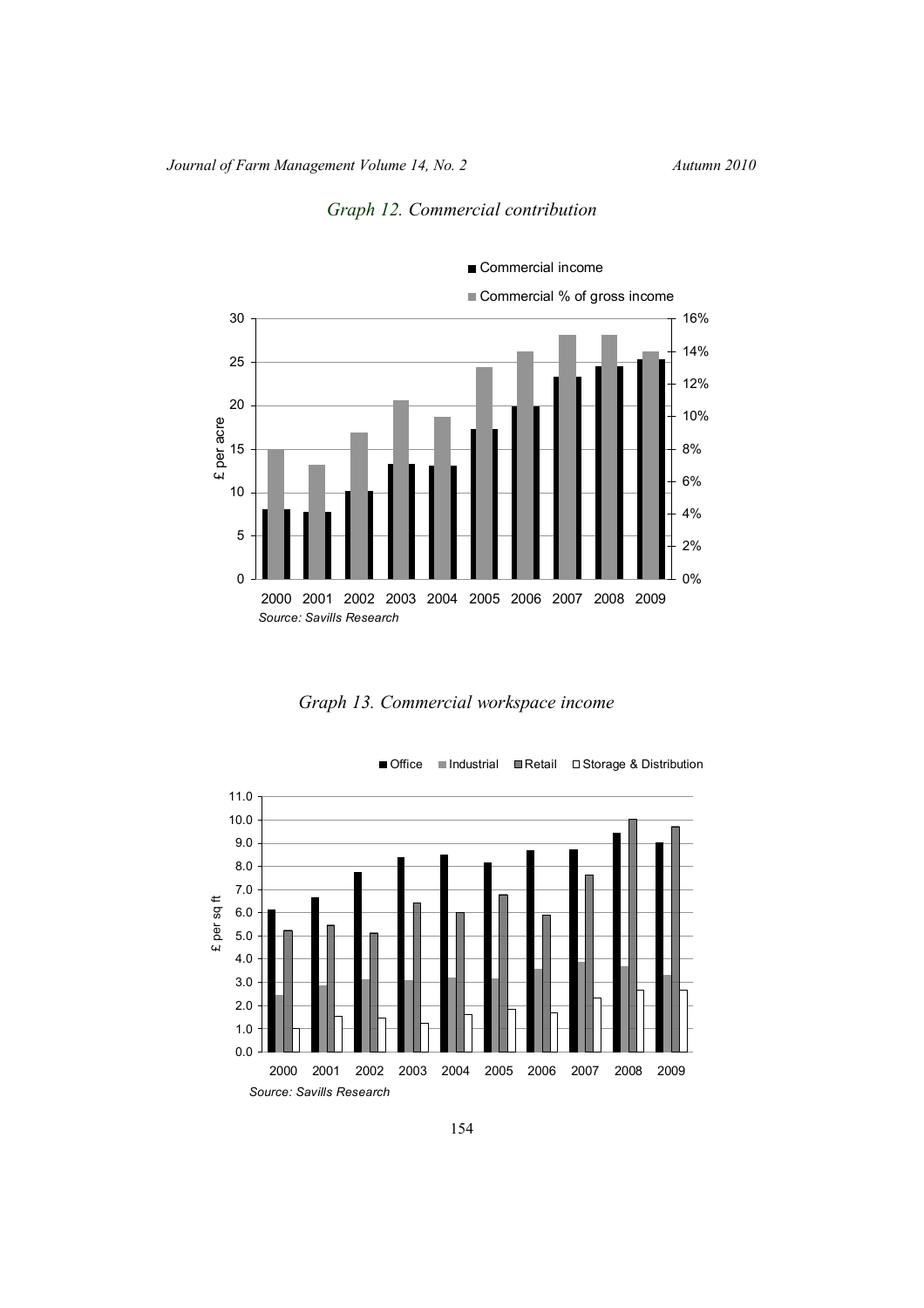had a deeper impact on these sectors in the past year.

Average office rents fell 4.5% in 2009 to £9.03 per sq ft. Softening of rental incomes was also evident for let industrial and retail units which recorded falls of -10.2% to £3.23 per sq ft and -3.2% to £9.72 per sq ft respectively. In contrast, rental income for units let for storage and distribution remained stable (up 1%) at just over £2.70 per sq ft.

Commercial workspace rental levels follow a similar pattern to residential rents with the highest levels being in the South East of England. The only exception was retail units where average rents were highest in the South West of England. Location and quality will be key in the future to ensuring low levels of void periods.

The income from telecom masts increased 8.4% in 2009 to £7,335 per mast. However, the recent trend of service providers amalgamating and consolidating aerials is likely to see pressure on this income source in the next 12 months.

#### **6.4 Leisure Income**

The opportunities offered by leisure related activities have been grasped by estate owners as illustrated in Graph 14. These would include everything from open farms, equestrian and golf enterprises to water sports and moorings.

In the early 2000s the income from leisure activities represented 2% of gross income and contributed just  $£2$  per acre to the estate as shown in Graph 14 . Now, less than 10 years on, these assets represent around 5% of gross income (although the 2009 results showed that the recession had put some pressure on this sector) and contributed just under  $£10$  per acre – a fourfold increase.



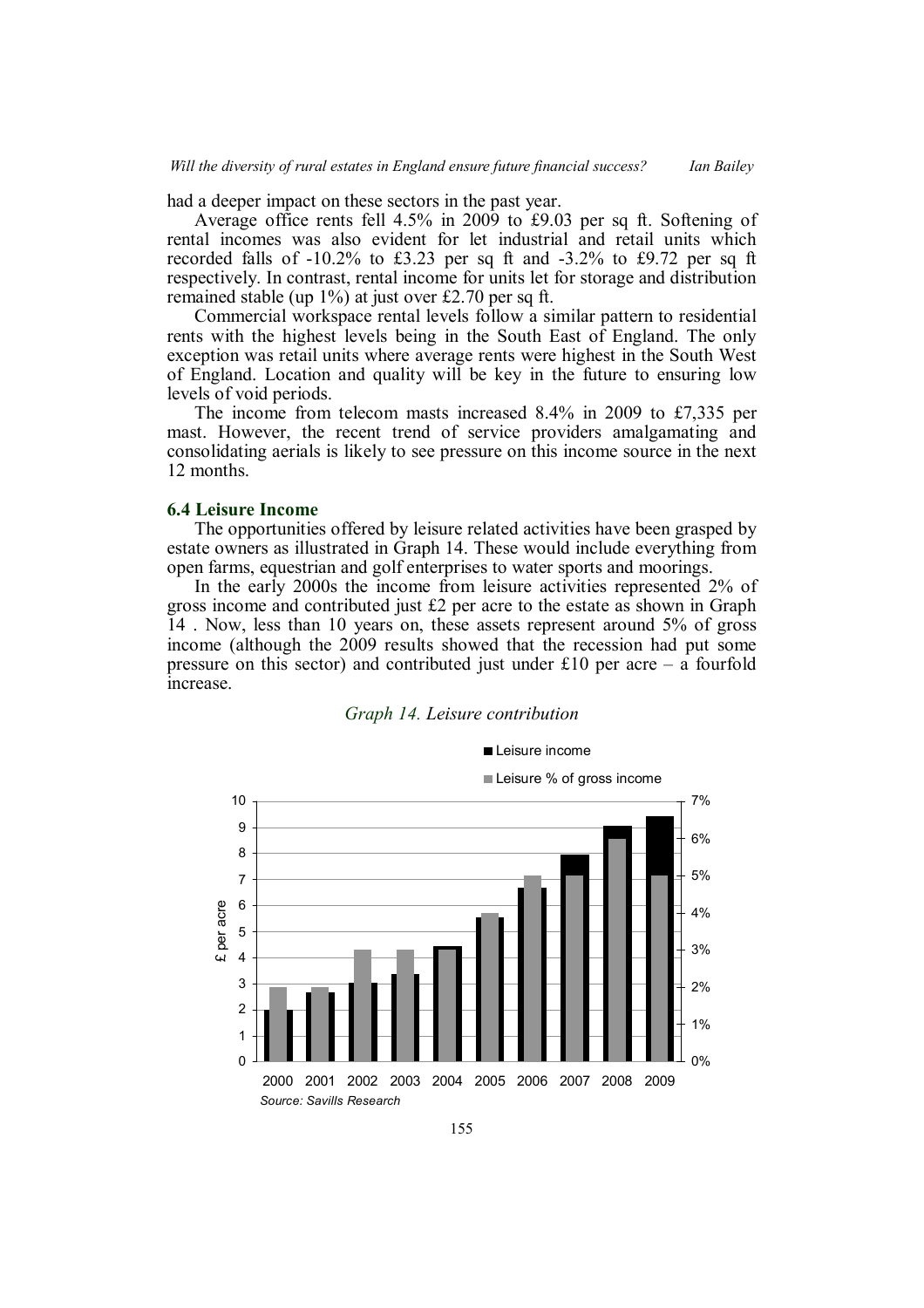## **6.5 All other sources of income**

In addition to the income sources described above rural estates also generate income from:

- 1. Woodlands surprisingly the average income generated by woodlands is negligible and often negative as more is spent than received. With the interest in carbon sequestration and sustainable building materials it would be expected that estate woods and forests would become a valuable income generating source in the future.
- 2. Sporting the average income derived from sporting activities has been steady at around £2 per acre. It is unlikely that this position will change especially with increasing pressure on animal welfare which may impact on country sports.
- 3. Minerals these opportunities are obviously not available to all and are dependant on the location of mineral deposits but where these can be exploited they are often very lucrative with the additional benefits of post extraction opportunities such as waste fill or leisure activities. As would be expected the contribution minerals makes to the average estate is relatively volatile and has varied between £3 and £8 per acre over the past 10 years.
- 4. Other income sources also include wayleaves, easements and miscellaneous items which are not easily allocated to the categories listed above. These have also been relatively volatile but with a general upwards trend and have represented up to 5% of gross income.

![](_page_15_Figure_8.jpeg)

Graph 15. Income sources as % of gross income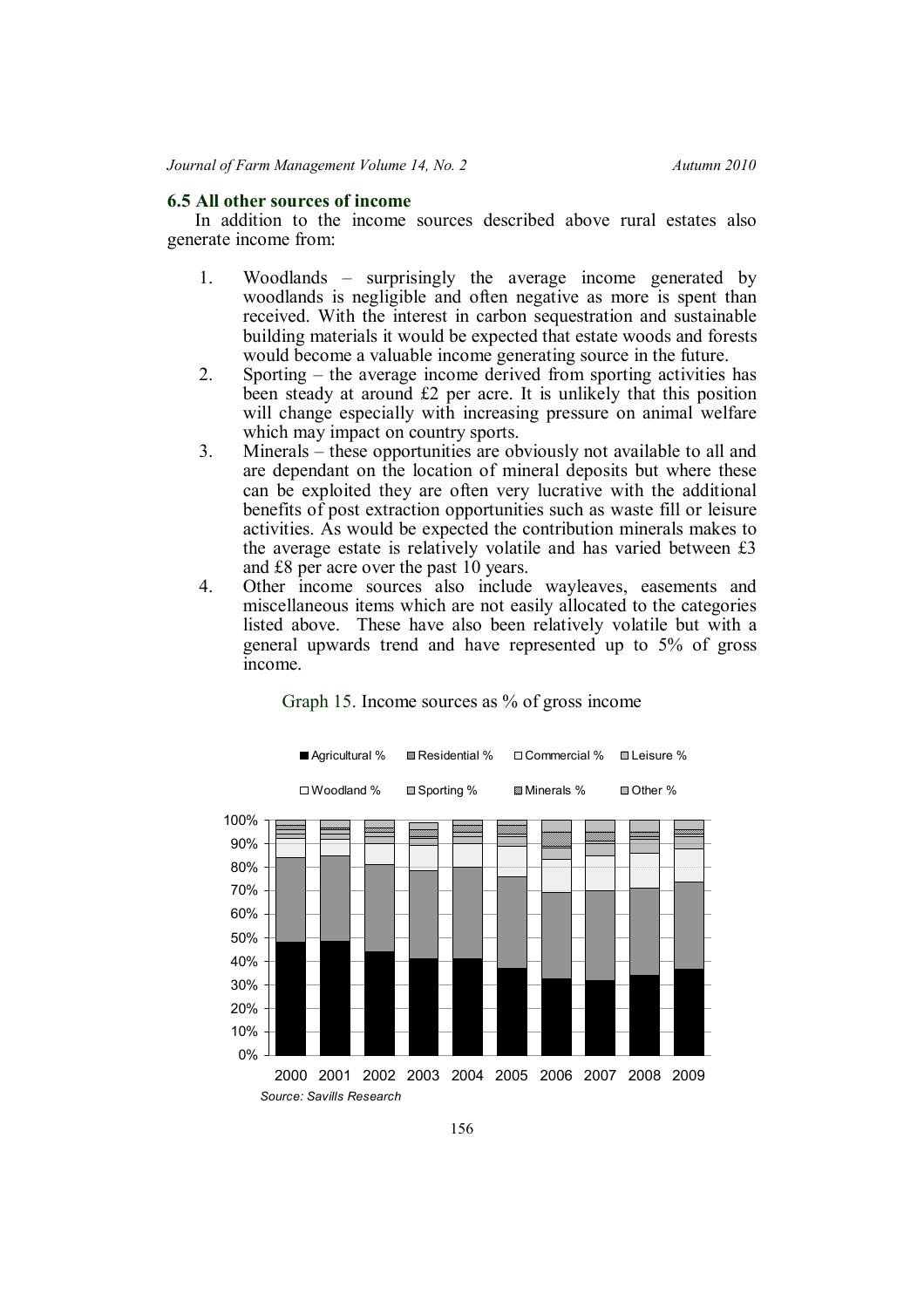In total these represent a relatively small and static proportion of gross income (see Graph 15) in context to the total gross income. Although it is likely that this pattern will continue these opportunities should be monitored and and exploited where possible.

## **7. Agricultural Comparisons**

The diverse income streams on rural estates, as discussed above, have given these businesses a steadily increasing turnover. In contrast, land based businesses, which rely solely on the agricultural asset to produce an income have been more exposed to output and input price volatility. Graph 16 shows the variability in average incomes from year-to-year by farm type and clearly illustrates a significantly less stable and reliable income stream, which is more vulnerable than a business with several income streams.

![](_page_16_Figure_4.jpeg)

![](_page_16_Figure_5.jpeg)

## **8. Forecasts**

Our forecasts for each income stream, as discussed above are summarised below and illustrated in Graph 17. It is recognised that not all these income streams will be available to all estates but the summary of the key factors that may influence the general direction of these income streams will be applicable to many estates. There will be variation in income growth depending on the opportunities offered by such factors as location, resources (physical, people and capital) and local planning.

Our analysis suggests that the gross income of the average English estate will continue steadily upwards and at a pace ahead of inflation. A positive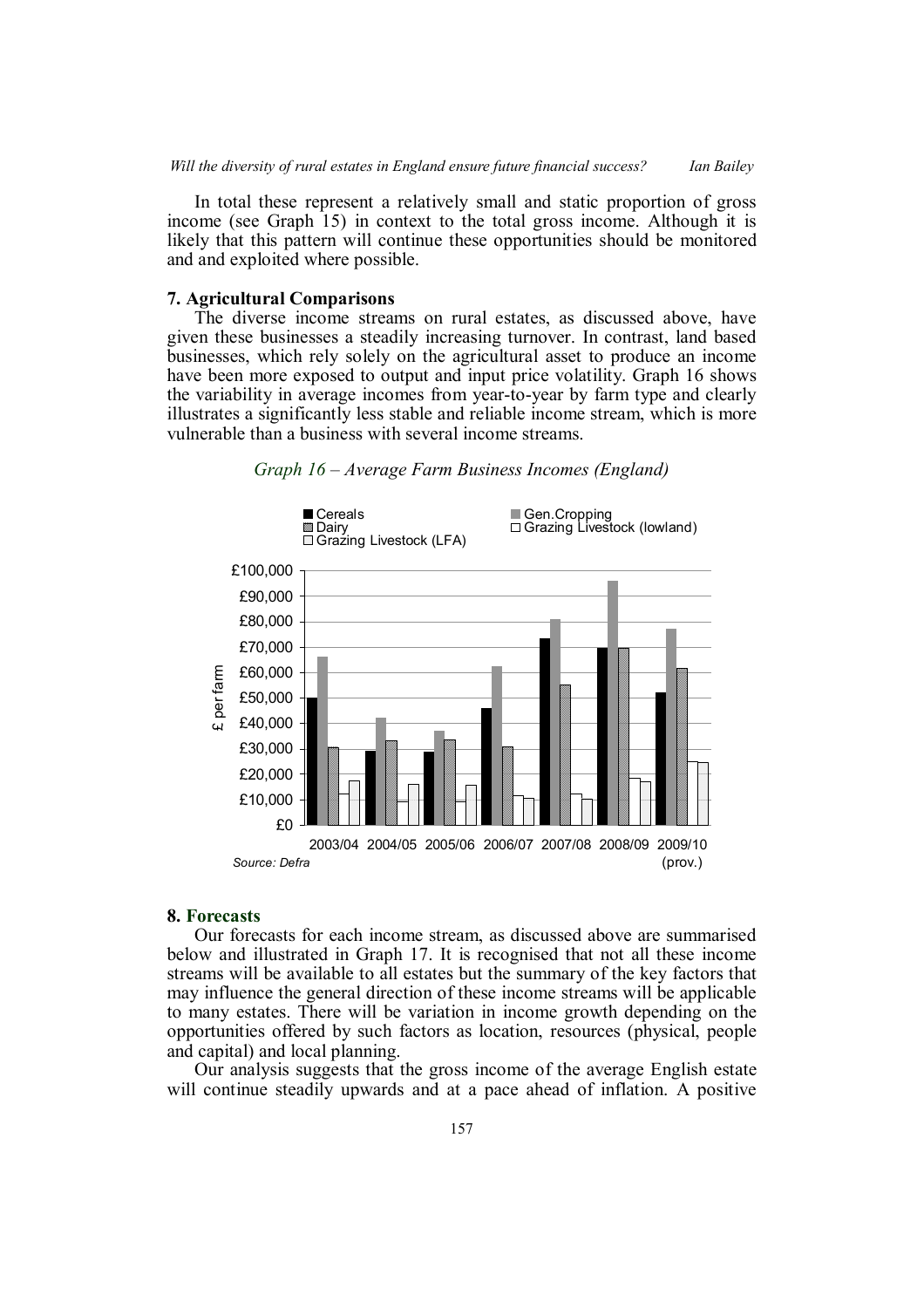trend in income will feed into an improving performance from an investment perspective as capital values across all property sectors respond to healthier economic conditions.

## **8.1 Agriculture**

Agricultural income will be principally driven by the outlook for commodity prices and farm profitability. In addition we envisage that the ongoing shift to reversion of AHA tenancies will continue adding value to the total income from this source over and above AHA rental increases. We expect that another increase, although not of the size recorded in 2009, in AHA rents is likely to be recorded in the 2010 survey as the results of 2009 rent reviews are included. Thereafter our forecasts include moderate growth in AHA and FBT rental levels of 2% and 5% respectively.

We expect in-hand farming incomes in the coming year to be under some pressure as output prices fall, but this fall will be tempered by lower input prices. As Graph 16 shows farm incomes in recent years have been higher than in the early 2000s and we expect, as food security becomes an increasingly important issue globally, that the general trend will be for strengthening commodity prices. This will underpin the growth in estate incomes from agriculture which will also be enhanced by sterling's weakness. On the downside there will be some uncertainty to the final outcome of the CAP 2012 reforms.

#### **8.2 Residential**

We forecast that rents for rural residential property will continue to increase in the short term, but only at or just above inflation, in line with the forecasts for mainstream residential rental growth from the Savills Residential Research. The key to driving up real growth from the residential property assets on rural estates will be the conversion of properties currently producing low or zero rental income into market rents. This will include restructuring let farms to release houses with a high rental value whilst maintaining viable farm tenancies. In addition to modest AST rental growth (3% in 2010 moving towards 5% by 2012) our forecasts include a continuation of the historic trend for an increasing proportion of the total housing stock becoming AST tenancies reaching around 55% in 2014 from the current level of 47%.

## **8.3 Commercial**

The income from commercial property on estates is an area which is likely to be under pressure in the current economic climate. Location and quality of the working environment will be key for those seeking to maintain rental levels and reduce void periods.

Using the rental growth forecasts for mainstream commercial property from Savills Commercial Research team and comparing the historic rental growth of this sector with rural commercial assets we have estimated our forecasts. The forecasts for main stream commercial property are for two more years (2010 and 2011) of significant pressure (-9.3% and -5% respectively) on rental growth before positive annual growth is recorded. Rental income in this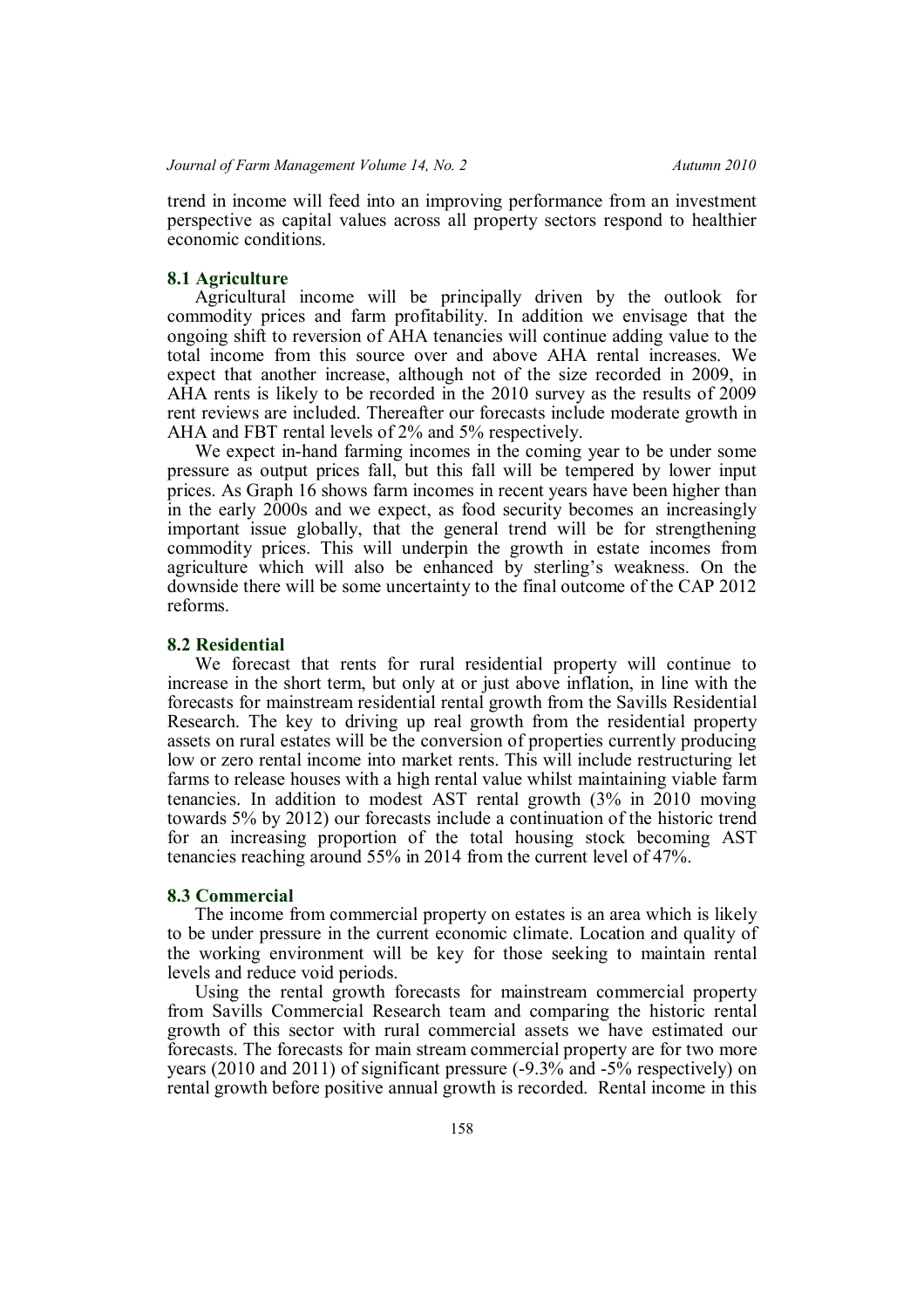sector on rural estates has not fallen to the extent that has been recorded in the mainstream market and we believe that this will continue. However, this sector will remain under pressure and we forecast slightly negative growth  $(-3%)$  in the 2010 survey results, stabilising in 2011 and around 5% to 7% annual growth in the short term to 2014.

There will be pressure on telecom rents as service providers amalgamate but conversely income opportunities from renewable energy sources, including Feed in Tariffs (FITs) will help balance this.

## **8.4 Leisure**

Similarly but not to the same extent as the commercial sector, we expect some pressure on incomes during the next 12 months. The latest forecasts from Visit Britain suggest that domestic tourism is set for a strong year in 2010 with weak sterling being a key factor. Their latest research quotes that 70% of people surveyed are likely to book a UK holiday this year. The Olympic Games in 2012 will also help the domestic tourism market in the next few years. We estimate, as a baseline for the average estate, no growth in this sector in the 2010 survey year and positive annual growth rising to around  $8\%$ by 2014.

## **8.5 Woodland**

This is a sector where opportunities, especially in conjunction with carbon sequestration in respect of climate change, are likely to be available but it is not easy to quantify these or the exact timing of when these might be realised. Taking the average historic performance of rural estates in this area we have forecast no income from this sector in the short term as a base line.

## **8.6 Sporting**

As mentioned above the opportunities for this sector to contribute to the estate's income stream are likely to be under pressure in the coming years. We have used the average income of the five years to 2009, a nominal  $\tilde{E}2$  per acre, as our annual estimate for the next five years. It is clear that this is an area where resources, including management time, should not be exhausted unless there is a specific opportunity for an estate in this sector and a rigorous business plan is in place.

# **8.7 Minerals**

The income derived from minerals, as recorded on the 'average' estate will no doubt remain volatile. Minerals are likely to remain a useful income stream for some estates and we have used the average income of the five years to 2009 as our annual estimate for the next five years.

## **8.8 Other**

The survey has recorded a reasonable variation in the amount derived from those 'other' factors which can not be categorised under the main headings. However, the general trend has been upwards, and as these are impossible to estimate our forecast forward is at 2009 levels of around £8 per acre per year.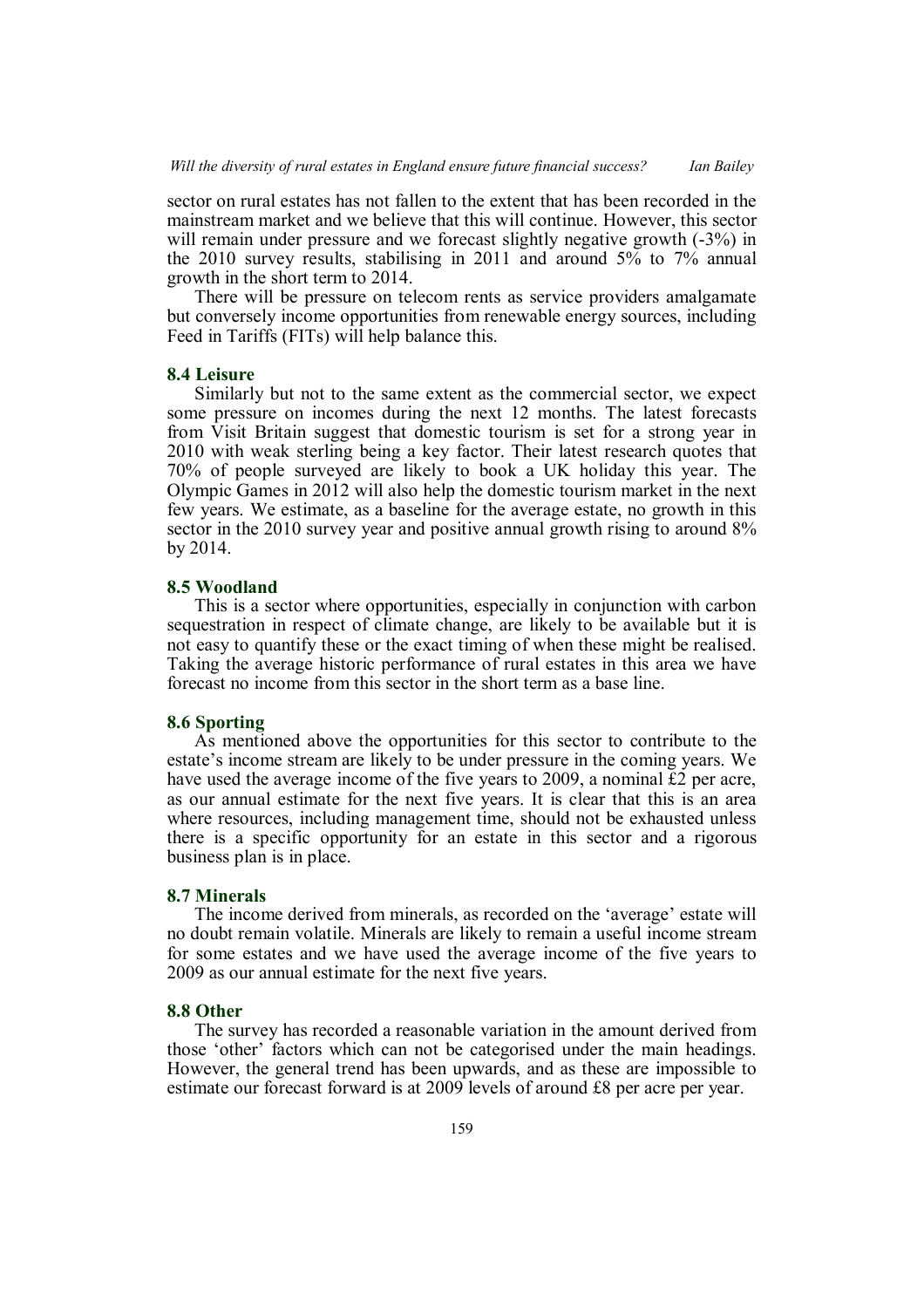![](_page_19_Figure_2.jpeg)

*Graph 17. Gross income forecasts*

#### **9. Conclsions**

This paper concludes that the diversity of rural estates will ensure the future financial success of these businesses, at least in the short term. The forecast analysis estimates that rural estate businesses are likely to emerge from the recession in good shape, although incomes may continue to be under some pressure in 2010 and 2011. As noted in Section 9 of this paper rural estates have fared well in comparison to mainstream farm businesses and the diverse mix of property assets is likely to ensure this continues.

Effective cost management and the targeting of inputs to maximise output, such as property repairs and rental income, across the estate business will ensure that net incomes follow the same trend. Proactive management of all property assets including tenant management to reduce voids will involve a full understanding of tenant's needs and/or businesses. Outsourcing of some estate operations has been shown to deliver a saving to the bottom line.

Ultimately, the success of the business will involve the effective management of all the resources under the control of the estate manager with a focus on those income opportunities that are likely to deliver real performance working to a rigorous business plan.

Knowledge is essential, both of the past and current performance, and this is where the Savills Estate Benchmarking tool will help. In addition, the survey results can be used to monitor existing plans to ensure they stay on track or can be modified and adjusted to new circumstances.